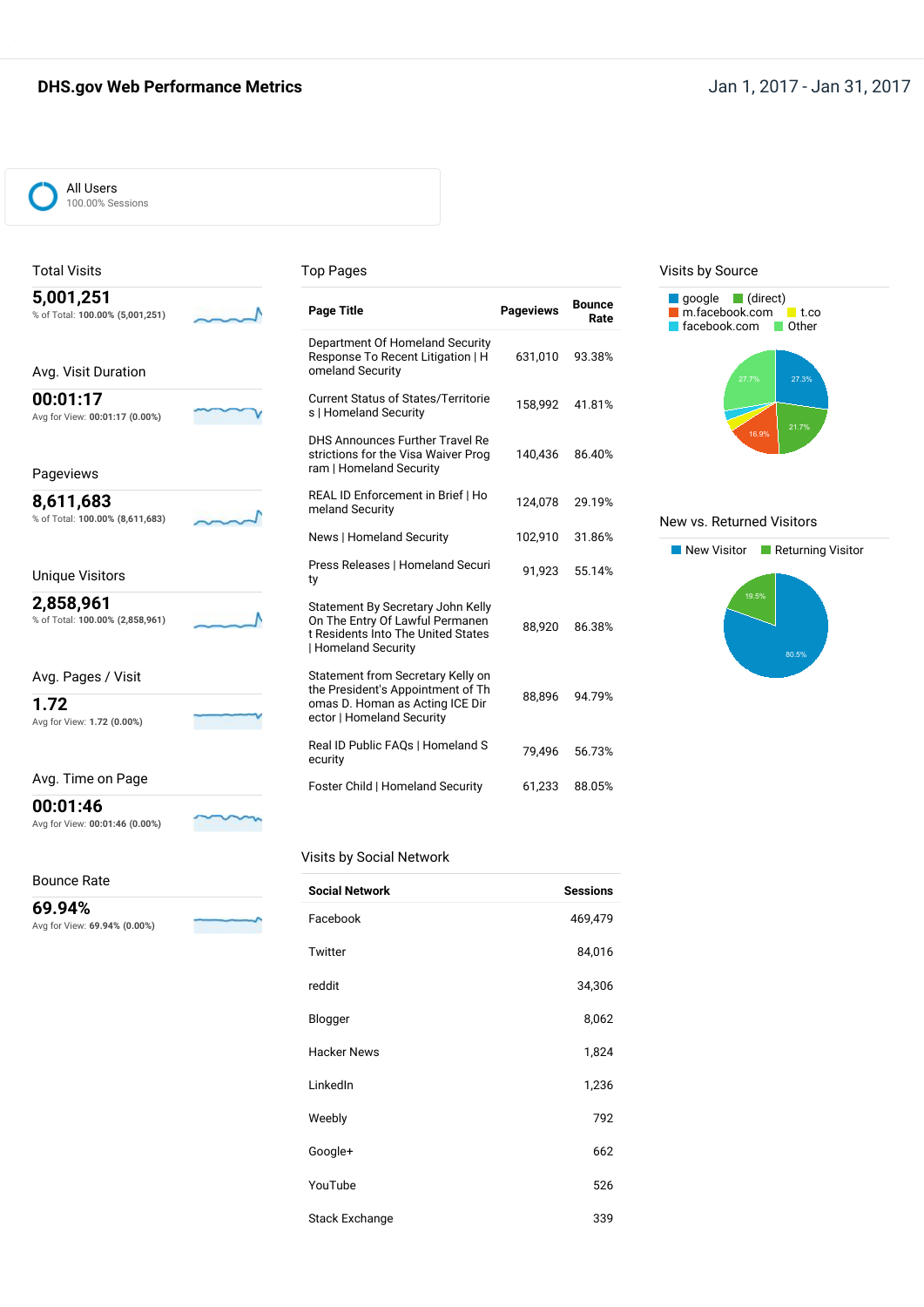# **DHS.gov Search Web Performance Metrics Jan 1, 2017 - Jan 31, 2017**



### Visits to DHS.gov

**5,001,251** % of Total: **100.00% (5,001,251)**

Total Internal Searches

**119,863** % of Total: **100.00% (119,863)**



♪

#### Total External Searches (Google)

**880,181** % of Total: **17.60% (5,001,251)**

√

| <b>Search Term</b><br>careers<br>jobs opportunities | <b>Total Unique</b><br><b>Searches</b><br>1,164<br>672 |
|-----------------------------------------------------|--------------------------------------------------------|
|                                                     |                                                        |
|                                                     |                                                        |
|                                                     |                                                        |
| case status                                         | 585                                                    |
| esta                                                | 559                                                    |
| real id                                             | 559                                                    |
| check my case status                                | 500                                                    |
| jobs                                                | 491                                                    |
| forms                                               | 449                                                    |
| i-9 form                                            | 417                                                    |
| esta application                                    | 405                                                    |

Top Internal Searches by Search Term

#### New vs. Returned Visitors



Avg. Visits per Visitor

# **1** 2 Other 36.5%

### Top External Searches (Google - as reported)

| Keyword                 | <b>Sessions</b> |
|-------------------------|-----------------|
| us passport application | 2,198           |
| child sex video         | 1,906           |
| children sex video      | 1,595           |
| children sex videos     | 1,584           |
| child sex videos        | 1,325           |
| us passport             | 1,065           |
| passport                | 892             |
| homeland security jobs  | 621             |
| real id                 | 412             |
| سكس                     | 381             |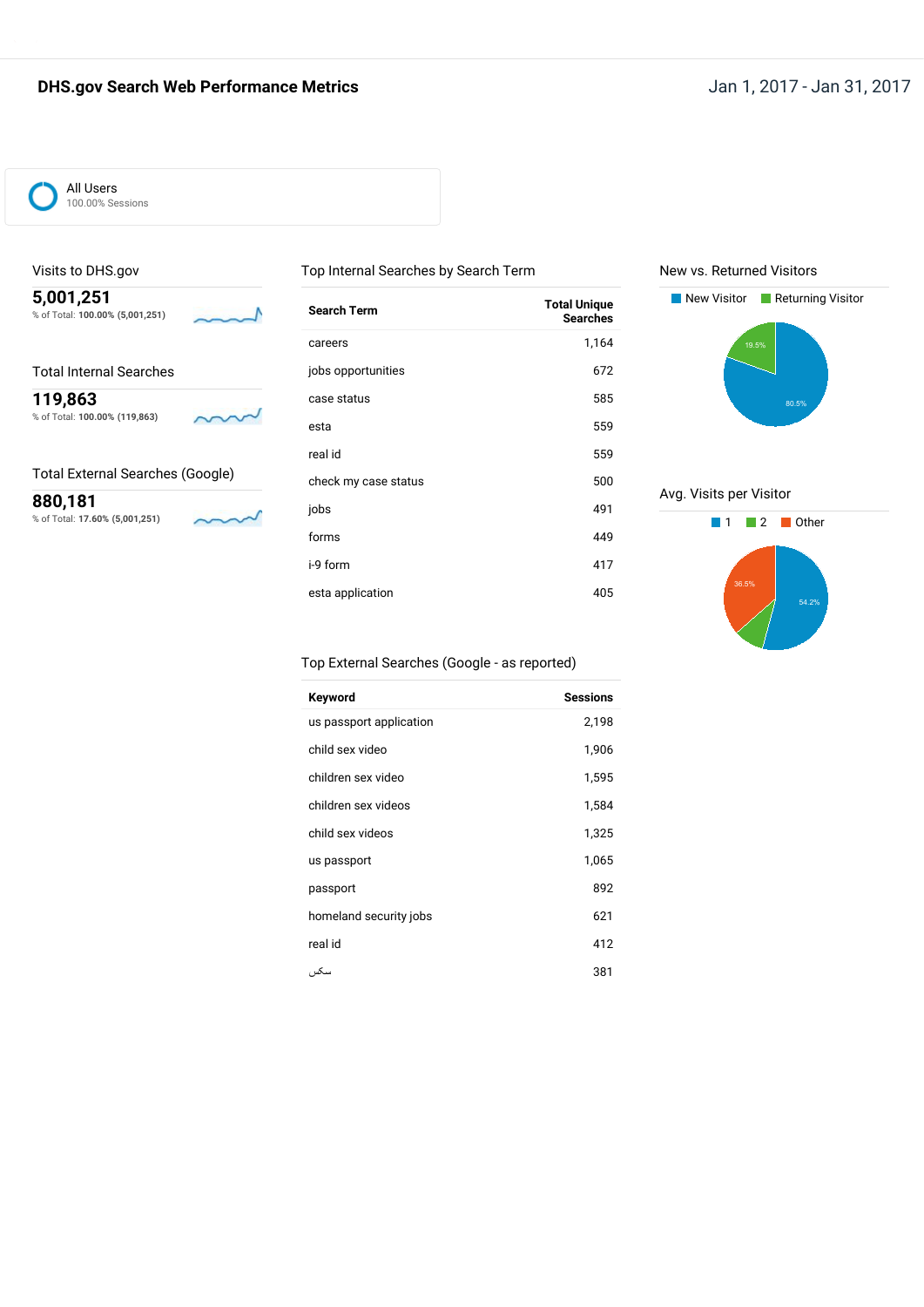Time Period: 0 1 /1/2017 –01/31/2017

# **Voice of the Customers**

#### **Feedback:**

- The major customer issuesto improve on the DHS.gov site include making content easier to find, label pages and navigation to help customers find relevant content quickly and easily.
- Other items to improve on the DHS.gov site include simplifying links and navigation choices, making navigation more intuitive, and remediating broken links.

Complete list available upon request

\*Source:surveymonkey.com

#### **Final Recommendations:**

We continue to review and work on recommendations from DHS.gov metrics reports. The DHS.gov Web Team documents and analyzesthe success of improvementsthrough metricsin addition to emerging technologies, recommendationsandactions.

#### **Recommendations:**

 **DifficultyFindingContent, Feeling Lost and Mislabeled Links:** The DHS.gov Web Team continues to implement more left navigation throughout site and restructure content and hyperlinks to promote a more productive, user-friendly experience.

#### **Actions Taken:**

- In an effort to address long-standing customer concerns and issues with DHS.gov, we launched a redesigned DHS.gov at the beginning of June 2016. Some of the specific differences you'll see are:
- 1. Compatibility for both desktop computers and mobile devices (phones and tablets)
- 2. Cleaner, easier-to-read site format and presentation
- 3. Faster and more accurate site navigation using our internal search function and external search engines (like Google and Bing)

Throughout the course of this effort, we updated more than 9,000 pages to simplify how information is presented to the user. Each page now features easy-to-read type and a clear introduction, so you can quickly determine if you are on the right page. We also built in collapsing sections so that longer pages of content can be quickly skimmed for relevant information, and fixed over 1,350 broken links and over 4,330 misspellings across the site.

The new DHS.gov is also fully accessible, reinforcing the Department's commitment to meet or exceed federal Section 508 compliance standards.

Finally, we introduced new tools like updated slideshows and image carousels, which highlight new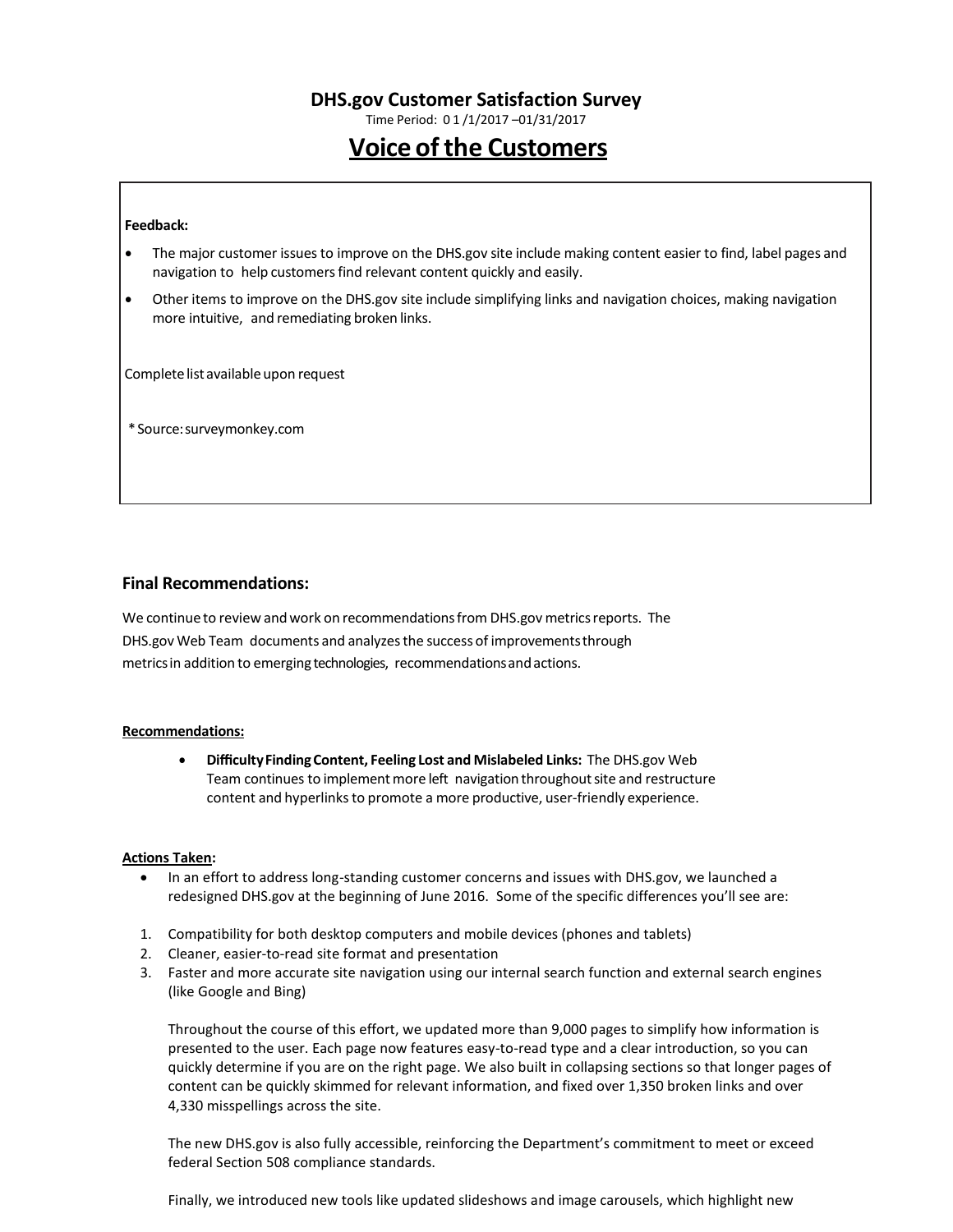Time Period: 0 1 /1/2017 –01/31/2017 information and announcements from the Department.

**Increase Visibility**: We continue to update our Frequently Requested Pages area to our web site each month according to our web metrics analysis. We also continue to add both internal and external links to our rotational banners, blogs and multimedia to help our readers find content quickly and easily.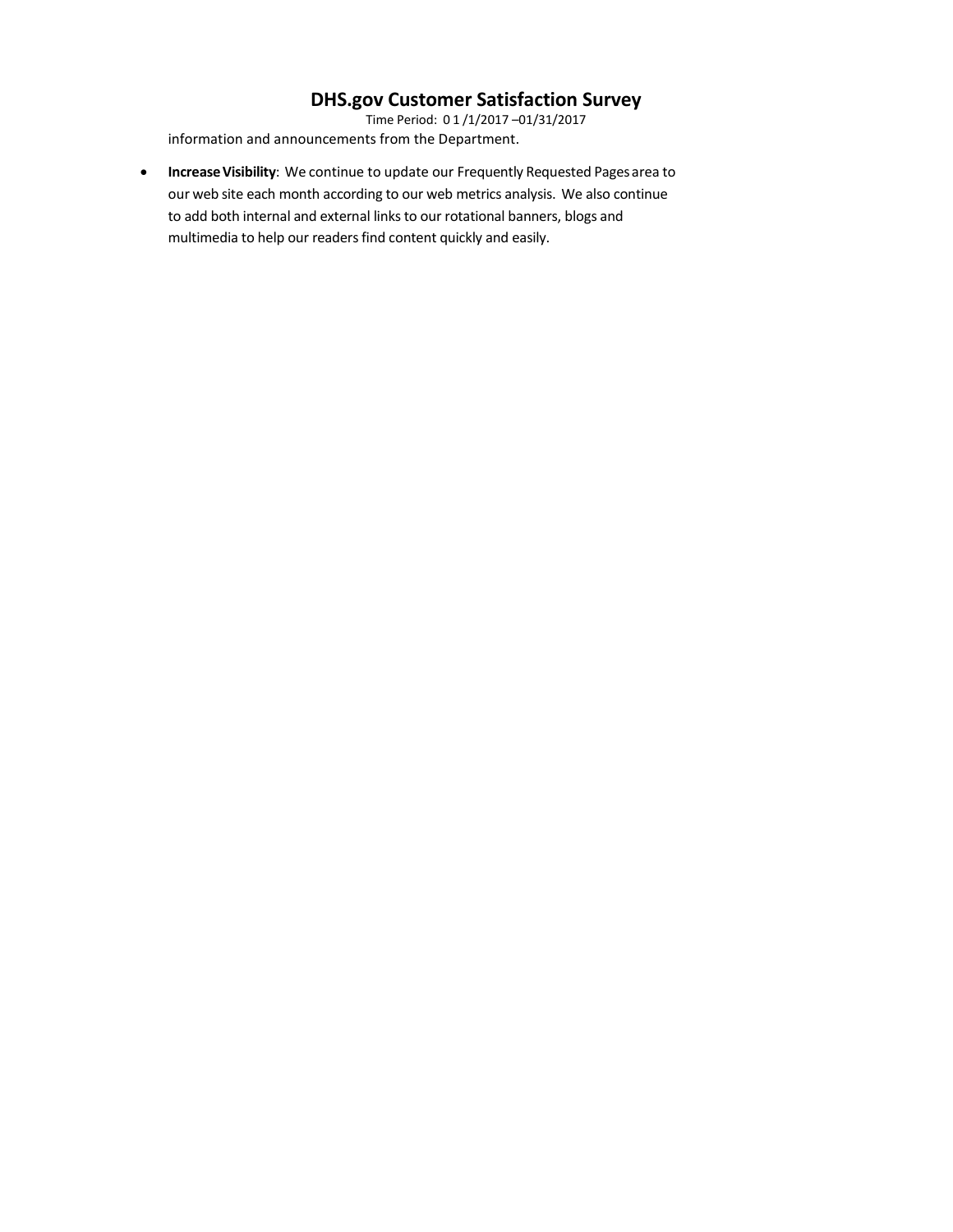Time Period: 01/01/2017 - 01/31/2017

# **Overall Customer Satisfaction Score 72.71**

## **How would you rate your overall experience today? 66.56 Answer Choices Responses Points Score** ▪ Outstanding 693 100 69300 **• Above Average 898 75 67350 •** Average 806 50 40300 **40300** ■ Below Average 180 25 4500  $\bullet$  Poor  $149$  0 0 0 **Total 2726 181450 Were you able to complete the purpose of your visit? 64.60 Answer Choices Responses Points Score** ▪ Yes 1761 100 176100 ▪ No 965 0 0 **Total 2726 176100 87.16 Answer Choices Responses Points Score** ▪ Yes 2376 100 237600 ▪ No 350 0 0 **Total 2726 237600 Will you recommend this website to a friend or colleague? 82.32 Answer Choices Responses Points Score** • Yes 2244 2244 100 224400 ▪ No 482 0 0 **Total 2726 224400 Would you still return to this website if you could get this information or service from another source?**

### **Please describe your experience finding your way around**

### **(navigating) DHS.gov today.**

NOTE: Excludes "Other" responses

| <b>Answer Choices</b>                                                     | <b>Responses</b> | <b>Points</b> | Score        |
|---------------------------------------------------------------------------|------------------|---------------|--------------|
| • Encountered no difficulties                                             | 1750             | 100           | 175000       |
| • Had technical difficulties (e.g. error messages, broken links)          | 70               | 0             |              |
| • Links did not take me where I expected                                  | 162              | $\Omega$      | <sup>0</sup> |
| . Links / labels are difficult to understand, they are not intuitive      | 71               | $\Omega$      | <sup>0</sup> |
| . Navigated to general area but couldn't find the specific content needed | 345              | $\Omega$      | <sup>0</sup> |
| • Too many links or navigational choices                                  | 60               | $\Omega$      |              |
| . Would often feel lost, not know where I was                             | 65               | $\Omega$      |              |
| Total                                                                     | 2523             |               | 175000       |

#### **How was your experience using our site search? 57.93**

NOTE: Excludes "Did not use search" and "Other" responses

| <b>Answer Choices</b>                                   | <b>Responses</b> | <b>Points</b> | Score        |
|---------------------------------------------------------|------------------|---------------|--------------|
| • Encountered no difficulties                           | 716              | 100           | 71600        |
| I was not sure what words to use in my search           | 103              |               | 0            |
| • Results were not helpful                              | 203              |               | <sup>0</sup> |
| . Results were not relevant to my search terms or needs | 98               | 0             | 0            |
| • Results were too similar / redundant                  | 31               |               | $\Omega$     |
| • Returned not enough or no results                     | 67               |               | $\Omega$     |
| • Returned too many results                             | 18               |               | <sup>0</sup> |
| <b>Total</b>                                            | 1236             |               | 71600        |

**69.36**